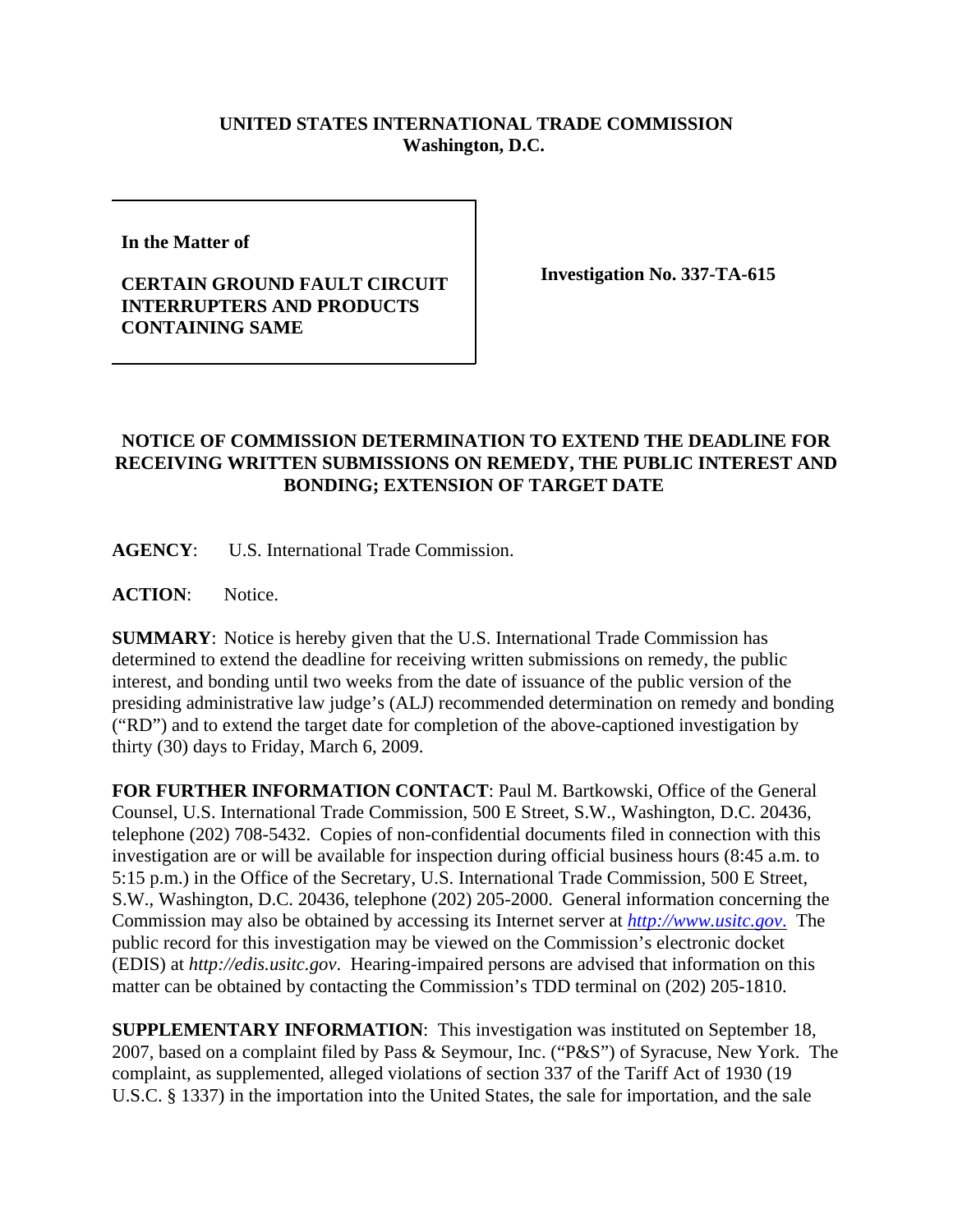within the United States after importation of certain ground fault circuit interrupters and products containing the same by reason of infringement of certain claims of certain United States patents. The complaint named 15 respondents: General Protecht Group, Inc. ("GPG") of Zhejiang, China; General Protecht Group U.S., Inc. of Atlanta, Georgia; Shanghai ELE Manufacturing Corporation ("ELE") of Shanghai, China; Shanghai Meihao Electric, Inc. ("Meihao") of Shanghai, China; Wenzhou Trimone Company ("Trimone") of Zhejiang, China; Cheetah USA Corp. ("Cheetah") of Sandy, Utah; GX Electric ("GX") of Pompano Beach, Florida; Nicor Inc. ("Nicor") of Albuquerque, New Mexico; Orbit Industries, Inc. ("Orbit") of Los Angeles, California; The Designer's Edge ("TDE") of Bellevue, Washington; Universal Security Instruments, Inc. ("USI") of Owings Mills, Maryland; Colacino Electric Supply, Inc. ("Colacino") of Newark, New York; Ingram Products, Inc. of Jacksonville, Florida; Lunar Industrial & Electrical, Inc. of Miami, Florida; and Quality Distributing, LLC. ("Quality") of Hillsboro, Oregon.

On September 24, 2008, the ALJ issued his final ID, finding a violation with respect to each patent by each remaining respondent. The ALJ issued his recommended determination on remedy and bonding (RD) on October 8, 2008. Respondents ELE (in a joint brief with its respondent customers Cheetah, Colacino, Orbit, and Nicor), Meihao (in a joint brief with its respondent customer TDE), GPG, and Trimone each filed a petition for review of the ID. P&S and the Commission investigative attorney ("IA") each filed a response to the respondents' petitions for review. On December 8, 2008, after considering the petitions for review and the responses thereto, the Commission determined to review the ALJ's ID in part. The Commission requested written submissions on certain issues relating to violation as well as remedy, the public interest, and bonding. The Commission set a deadline of December 22, 2008, for written submissions, and December 31, 2008, for reply submissions thereon.

In light of the fact that the ALJ has not yet issued a public version of his RD, the Commission has determined to extend the deadline for receiving initial written submissions on remedy, the public interest, and bonding until two weeks from the date of issuance of the public version of the ALJ's RD. Complainants and the IA are also requested to submit proposed remedial orders for the Commission's consideration by the extended deadline. The Commission has also determined to extend the deadline for reply submissions on remedy, the public interest, and bonding until ten (10) days after the filing date of the initial written submissions. This extension does not affect the due dates for the parties' written submissions on issues relating to violation of section 337.

Persons filing written submissions must file the original document and 12 true copies thereof on or before the deadlines stated above with the Office of the Secretary. Any person desiring to submit a document to the Commission in confidence must request confidential treatment unless the information has already been granted such treatment during the proceedings. All such requests should be directed to the Secretary of the Commission and must include a full statement of the reasons why the Commission should grant such treatment. *See* 19 C.F.R. § 210.6. Documents for which confidential treatment by the Commission is sought will be